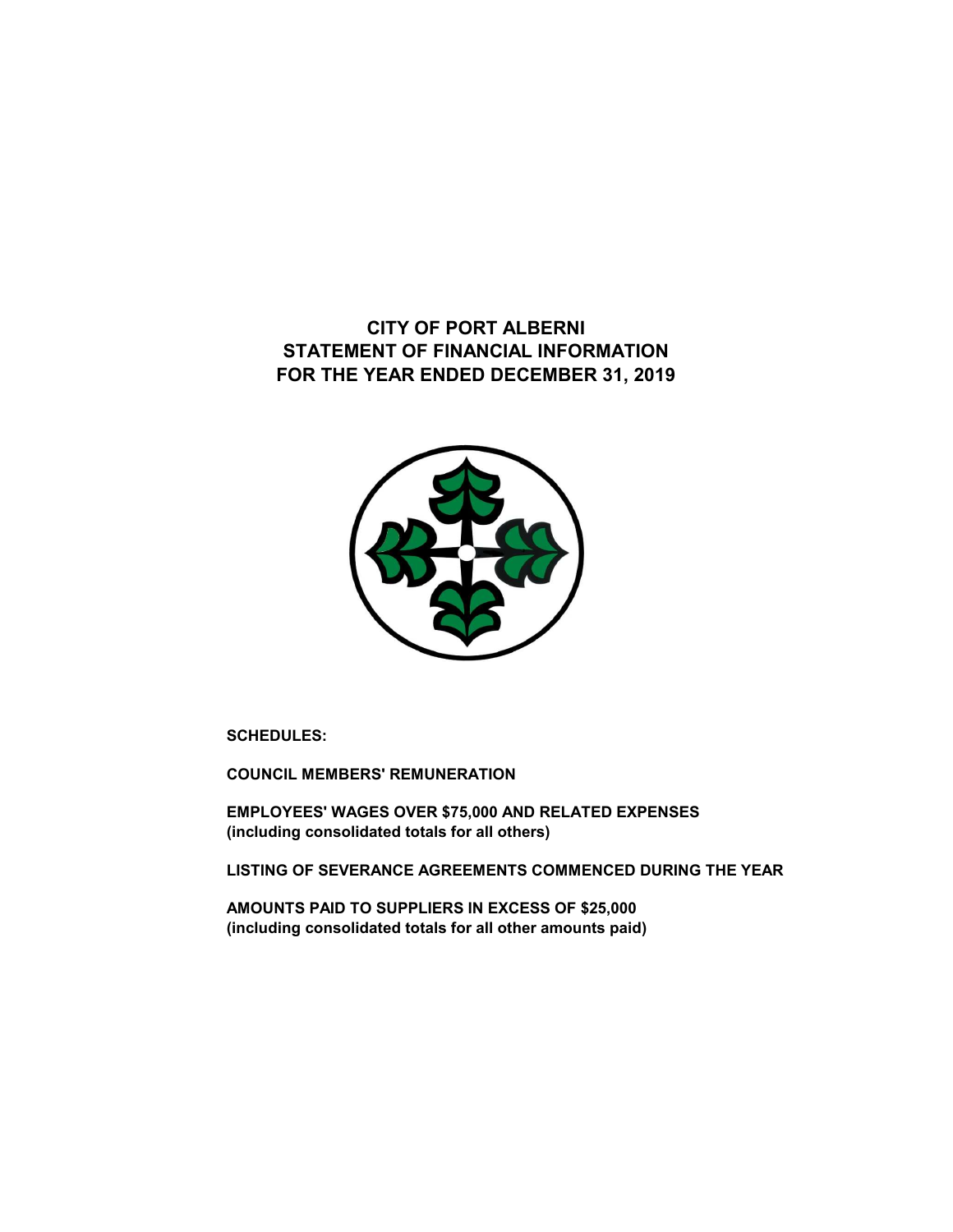|--|

|                                                  |                                                             |                         | <b>Base Salary</b>     |            | <b>Taxable Benefits</b> |     |                 |
|--------------------------------------------------|-------------------------------------------------------------|-------------------------|------------------------|------------|-------------------------|-----|-----------------|
| <b>Name</b>                                      | <b>Position</b>                                             |                         | Remuneration           |            | & Other                 |     | <b>Expenses</b> |
| <b>CORBEIL, RON</b>                              | Elected Official                                            | \$                      | 18,310.90              | \$         | 8.42                    | \$  | 9,467.97        |
| HAGGARD, DEBBIE                                  | <b>Elected Official</b>                                     | \$                      | 18.310.90              | \$         | (29.73)                 | \$  | 7,683.98        |
| MINIONS, SHARIE                                  | <b>Elected Official</b>                                     | \$                      | 41,204.07              | \$         | 458.45                  | -\$ | 15,414.85       |
| PAULSON, RON                                     | <b>Elected Official</b>                                     | \$                      | 18,264.88              | \$         | 454.39                  | \$  | 5,111.01        |
| POON, MAN SHUN HELEN Elected Official            |                                                             | \$                      | 18,310.90              | \$         | 458.42                  | \$  | 11,828.89       |
| SOLDA, CINDY                                     | <b>Elected Official</b>                                     | \$                      | 18,311.14              | \$         | 420.92                  | \$  | 4,105.93        |
| <b>WASHINGTON, DAN</b>                           | <b>Elected Official</b>                                     | \$                      | 18,311.14              | \$         | 457.80                  | \$  | 4,606.19        |
| Total: elected officials, employees appointed    |                                                             |                         |                        |            |                         |     |                 |
| by Cabinet and members of the Board of Directors | (A)                                                         | \$                      | 151,023.93             | \$         | 2,228.67                | \$  | 58,218.82       |
|                                                  | 2. Other employees (excluding those listed in Part 1 above) |                         |                        |            |                         |     |                 |
|                                                  |                                                             |                         | <b>Base Salary</b>     |            | <b>Taxable Benefits</b> |     |                 |
| <b>Name</b>                                      | <b>Position</b>                                             |                         | Remuneration           |            | & Other                 |     |                 |
| ANDERSON, JEREMY                                 | Mechanic                                                    | \$                      | 74,333.10              | \$         | 2,260.50                |     | <b>Expenses</b> |
|                                                  |                                                             | \$                      |                        |            |                         |     | 794.36          |
| <b>BERKE, KARRY</b>                              | Wastewater Systems Operator                                 | \$                      | 78,454.85<br>99,515.97 | \$         | 7,321.88                | -\$ |                 |
| <b>BOOTH, ANTHONY</b>                            | Fire Fighter                                                |                         |                        | \$         | 13,808.32               |     |                 |
| <b>BURROWS, SCOTT</b>                            | Fire Captain                                                | \$                      | 125,052.48             | \$         | 24,958.25               |     |                 |
| CHEVELDAVE, WAYNE                                | <b>Mechanical Superintendent</b>                            | \$                      | 98,174.03              | \$         | 961.01                  |     |                 |
| COLCLOUGH, BRANDON                               | Water System Technician                                     | \$                      | 74,898.52              | \$         | 3,876.06                |     |                 |
| <b>CROSS, TRAVIS</b>                             | Firefighter                                                 | \$                      | 102,501.53             | \$         | 19,896.35               |     |                 |
| <b>DEAKIN, PATRICK</b>                           | Manager of Economic Development                             | \$                      | 98,659.78              | \$         | 900.00                  | \$  | 4,700.88        |
| <b>DUKE, LAWRENCE</b>                            | <b>Wastewater Systems Operator</b>                          | \$                      | 75,365.13              | \$         | 2,720.54                |     |                 |
| FINES, DERRIN                                    | Firefighter                                                 | \$                      | 102,501.54             | \$         | 22,440.95               |     |                 |
| <b>FRANCOEUR, EDGAR</b>                          | Fire Captain                                                | \$                      | 114,620.12             | \$         | 49.109.17               |     |                 |
| <b>GAUDREAULT, ROBERT</b>                        | <b>Parks Operations Supervisor</b>                          | \$                      | 92,779.94              | \$         | 957.08                  |     |                 |
| <b>GIRI, AMARJEET</b>                            | <b>Waterworks Chargehand</b>                                | \$                      | 79,715.56              | \$         | 3.844.00                |     |                 |
| <b>GUERIN, ANDRE</b>                             | Firefighter                                                 | \$                      | 102,501.52             | \$         | 28,694.53               |     |                 |
| HALEY, JOHN                                      | Firefighter                                                 | \$                      | 102,501.52             | \$         | 27,162.21               |     |                 |
| HALYCHUK, BENJAMIN                               | Firefighter                                                 | \$                      | 102,501.53             | \$         | 20,970.43               |     |                 |
| <b>HARDING, SHELLY</b>                           | <b>Museum Curator</b>                                       | \$                      | 81,953.67              | \$         | 6,641.04                | -\$ | 670.27          |
| HARTWELL, DAVINA                                 | City Clerk                                                  | \$                      | 122,954.78             | \$         | 525.17                  | \$  | 867.72          |
| <b>HEIMAN, DAVID</b>                             | <b>Streets Chargehand</b>                                   | \$                      | 74,549.21              | \$         | 2,281.55                | \$  | 226.28          |
| HILTUNEN, CRYSTAL                                | <b>Wastewater Systems Operator</b>                          | \$                      | 74,420.38              | \$         | 681.20                  | \$  | 381.19          |
| HORN, FALKO                                      | Mechanic                                                    | \$                      | 74,894.35              | \$         | 331.20                  |     |                 |
| JANZEN, SHARON                                   | Storekeeper/Occupational H&S Officer                        | \$                      | 73,926.01              | \$         | 1,810.22                |     |                 |
| <b>KRANEVELDT, ROBERT</b>                        | <b>Facilities Operations Supervisor</b>                     | \$                      | 92,973.43              | \$         | 357.47                  | \$  | 900.19          |
| LEYENAAR, CURTIS                                 | Gardener                                                    | \$                      | 74,092.91              | \$         | 1,131.20                |     |                 |
| LOW, CAILEAN                                     | Firefighter                                                 | \$                      | 94,663.22              | \$         | 16,331.18               |     |                 |
| MACAULEY, ROSALYN                                | Deputy Director of Finance                                  | \$                      | 93,002.56              | \$         | 544.84                  | \$  | 742.75          |
| MCDOUGALL, KATELYN                               | <b>Planning Manager</b>                                     | \$                      | 85,660.21              | \$         | 954.45                  | \$  | 2,002.66        |
| MIGUEZ, JOHN                                     | Firefighter                                                 | \$                      | 105,063.68             | \$         | 19,430.29               |     |                 |
| <b>MOUSLEY, BRIAN</b>                            | <b>Utilities Superintendent</b>                             | \$                      | 99,517.75              | \$         | 960.20                  |     |                 |
| NADIG, HERBERT                                   | Fire Captain                                                | \$                      | 125,052.48             | $\sqrt{2}$ | 31,627.96               |     |                 |
| <b>NEWBERRY, RICHARD</b>                         | Chief Fire Prevention Officer                               | \$                      | 125,052.48             | - \$       | 19,791.39 \$            |     | 607.91          |
| NUGENT, CATHERINE                                | Director of Finance                                         | \$                      | 110,303.79             | \$         | $10,324.41$ \$          |     | 86.43           |
| <b>OWENS, MICHAEL</b>                            | Fire Chief                                                  | \$                      | 109,248.35             | \$         | 368.25                  | \$  | 7,783.06        |
| PATTERSON, CHARLES W                             | Deputy Fire Chief                                           | \$                      | 119,538.05             | -\$        | $973.42$ \$             |     | 506.57          |
| PELECH, JEFF                                     | Manager of Information Technology                           | \$                      | 107,745.53             | \$         | 966.12                  | -\$ | 2,958.60        |
| PETERS, KEVIN                                    | <b>Building Inspector</b>                                   | \$                      | 79,941.94              | \$         | 2,037.02                |     |                 |
| PLEY, LAURIE                                     | Mutliplex & Sports Facilities Supervisor                    | \$                      | 64,976.09              | \$         | 12,767.80               |     |                 |
| PLEY, TIMOTHY                                    | Chief Administrative Officer                                | \$                      | 173,562.07             | \$         | 106.24                  | \$  | 9,555.31        |
| PORTTILA, LINDA                                  | Senior Maintenance Worker                                   | \$                      | 71,783.15              | \$         | 3,363.61                |     |                 |
| POVEY, BRIAN                                     | <b>Wastewater Systems Operator</b>                          | \$                      | 74,848.52              | \$         | 681.20                  | \$  | 6,857.00        |
| PUUSEPP, ALICIA                                  | <b>Manager of Communications</b>                            | \$                      | 85,273.01              | \$         | $952.42$ \$             |     | 723.56          |
| RITCHIE, IAN                                     | Firefighter                                                 | \$                      | 102,501.53             | \$         | 25,625.20               |     |                 |
| ROBERTS, JASON                                   | Firefighter                                                 | \$                      | 99,515.97              | \$         | 14,204.45               |     |                 |
| ROGERS, BRADLEY                                  | Firefighter                                                 | \$                      | 102,501.54             | \$         | 15,861.14               |     |                 |
| ROSE, BRENT                                      | Firefighter                                                 | \$                      | 101,312.92             | \$         | 19,219.12               |     |                 |
| <b>SELVA, ANTHONY</b>                            | Firefighter                                                 | \$                      | 99,515.97              | \$         | 8,943.07                |     |                 |
| STEPHEN, JOHN                                    | Water System Technician                                     | $\overline{\mathbf{3}}$ | 78,148.23              | - \$       | $1,252.59$ \$           |     | 1,136.35        |

\_\_\_\_\_\_\_\_\_\_\_\_\_\_\_\_\_\_\_\_\_\_\_\_\_\_\_\_\_\_\_\_\_\_\_\_\_\_\_\_\_\_\_\_\_\_\_\_\_\_\_\_\_\_\_\_\_\_\_\_\_\_\_\_\_\_\_\_\_\_\_\_\_\_\_\_\_\_\_\_\_\_\_\_\_\_\_\_\_\_\_\_\_\_\_\_\_\_\_\_\_\_\_\_\_\_\_\_\_\_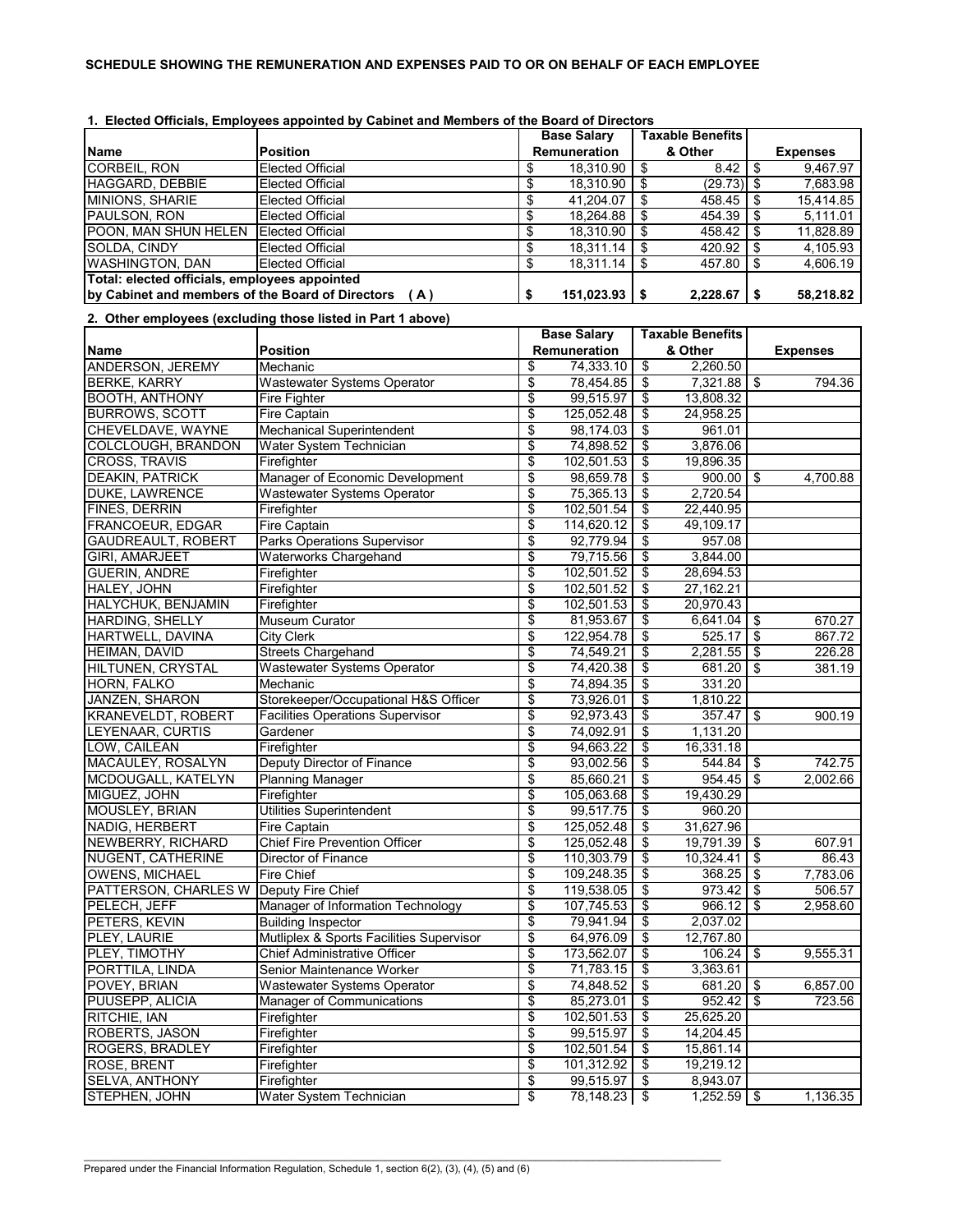#### **SCHEDULE SHOWING THE REMUNERATION AND EXPENSES PAID TO OR ON BEHALF OF EACH EMPLOYEE**

|                                                       |                                                             | <b>Base Salary</b>    |     | <b>Taxable Benefits</b> |                                  |                 |
|-------------------------------------------------------|-------------------------------------------------------------|-----------------------|-----|-------------------------|----------------------------------|-----------------|
| <b>Name</b>                                           | <b>Position</b>                                             | <b>Remuneration</b>   |     | & Other                 |                                  | <b>Expenses</b> |
| <b>TAEKEMA, WILF</b>                                  | Manager Public Works                                        | \$<br>122,075.51      | \$  | 977.52                  | $\overline{\boldsymbol{\theta}}$ | 954.82          |
| THOEN, RANDOLPH                                       | <b>Fire Captain</b>                                         | \$<br>125,052.47      | \$  | 24,251.82               | -\$                              | 78.10           |
| THOROGOOD, GAYLENE                                    | <b>Community Safety Manager</b>                             | \$<br>79,427.33       | \$  | 948.88                  | \$                               | 1,408.37        |
| THORPE. WILLA                                         | Director of Parks, Recreation & Heritage                    | \$<br>122,527.08      | \$  | 975.77                  | \$                               | 466.71          |
| <b>TOURANGEAU, BRENNAN</b>                            | Firefighter                                                 | \$<br>99.515.97       | \$  | 11,236.53               |                                  |                 |
| TREMBLAY, KRISTA                                      | Manager of Human Resources                                  | \$<br>107,884.35      | \$  | 966.44                  | \$                               | 160.19          |
| <b>TURNER, RYAN</b>                                   | Firefighter                                                 | \$<br>102,501.53      | \$  | 17,796.94               | \$                               | 358.82          |
| <b>WEIGHTMAN, RICHARD</b>                             | <b>Trades Chargehand</b>                                    | \$<br>78,922.44       | \$  | 2,001.06                |                                  |                 |
| <b>WEILER, MARK</b>                                   | Carpenter                                                   | \$<br>74,483.29       | \$  | 1,257.08                |                                  |                 |
| <b>WETMORE, DANIEL</b>                                | <b>Engineering Technolist</b>                               | \$<br>74,724.64       | \$  | 681.20                  |                                  |                 |
| <b>WIATR, ROMAN</b>                                   | Water System Technician                                     | \$<br>75,476.19       | \$  | 1,797.16                |                                  |                 |
| WONG, S. BOYD                                         | <b>Engineering Technologist</b>                             | \$<br>77,502.42       | \$  | 4,845.76                | l \$                             | 537.63          |
| YORK, RON                                             | <b>Trades Chargehand</b>                                    | \$<br>77,657.23       | \$  | 894.80                  |                                  |                 |
| <b>ZAPLOTINSKY, BLADON</b>                            | Firefighter                                                 | \$<br>102,501.53      | \$  | 15,853.79               |                                  |                 |
| Consolidated total of other employees with            |                                                             |                       |     |                         |                                  |                 |
| remuneration and expenses of \$75,000 or less         |                                                             | \$<br>7,107,999.02 \$ |     | 227,657.05              | -\$                              | 55,234.18       |
| <b>Total: Other Employees</b>                         | <b>B</b> )                                                  | \$<br>12,930,821.90   | l s | 763,068.50              | - \$                             | 100,699.91      |
| 3. Reconciliation                                     |                                                             |                       |     |                         |                                  |                 |
|                                                       | Total remuneration - elected officials, employees appointed |                       |     |                         |                                  |                 |
| by cabinet and members of the Board of Directors      | (A)                                                         | \$                    |     |                         |                                  | 153,252.60      |
| Total remuneration - other employees                  | B)                                                          | \$                    |     |                         |                                  | 13,693,890.40   |
| <b>Subtotal</b>                                       |                                                             | \$                    |     |                         |                                  | 13,847,143.00   |
| <b>Reconciling Items</b>                              |                                                             |                       |     |                         |                                  |                 |
| <b>Total per Statement of Revenue and Expenditure</b> |                                                             | \$                    |     |                         |                                  | 17,248,682.00   |
| Variance                                              | Note 1                                                      | \$                    |     |                         |                                  | (3,401,539.00)  |
| <b>NOTE 1</b>                                         |                                                             |                       |     |                         |                                  |                 |

A formal reconciliation of the figures cannot be presented due to the functional reporting of expenditures.

The variance is due to the following reasons:

- the payroll is based on a 26 pay period reporting whereas the financial statement is based on an accrual method of reporting;

 - the financial statement reports benefits as a percentage of salaries and wages whereas remuneration is the amount paid directly to the employee as defined in the Financial Information Regulation, Schedule 1, subsection 6(1).

\_\_\_\_\_\_\_\_\_\_\_\_\_\_\_\_\_\_\_\_\_\_\_\_\_\_\_\_\_\_\_\_\_\_\_\_\_\_\_\_\_\_\_\_\_\_\_\_\_\_\_\_\_\_\_\_\_\_\_\_\_\_\_\_\_\_\_\_\_\_\_\_\_\_\_\_\_\_\_\_\_\_\_\_\_\_\_\_\_\_\_\_\_\_\_\_\_\_\_\_\_\_\_\_\_\_\_\_\_\_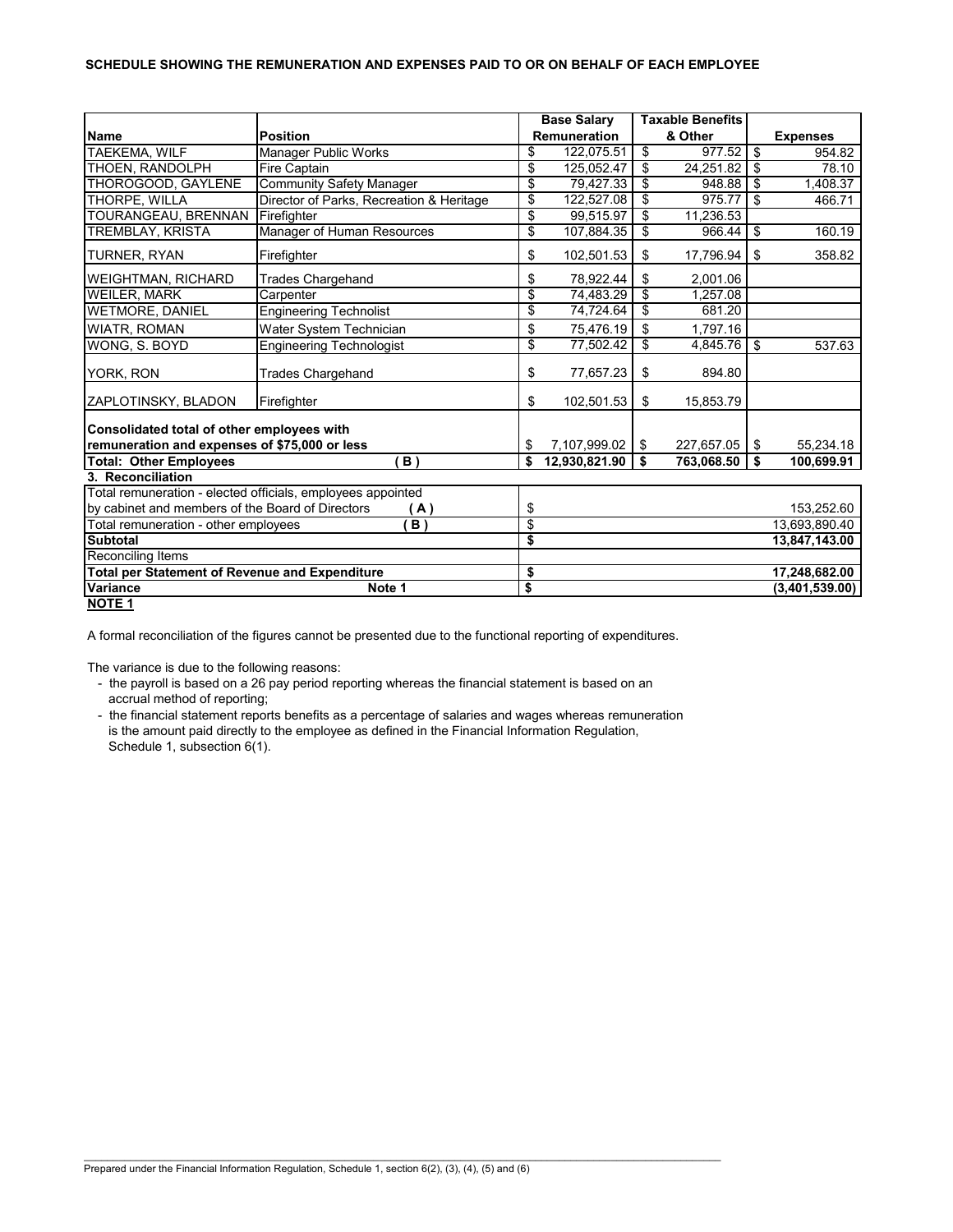| <b>Supplier Name</b>                         | <b>Aggregate Amount Paid To</b><br><b>Supplier</b> |  |  |  |
|----------------------------------------------|----------------------------------------------------|--|--|--|
| 0946982 BC LTD                               | 60,788.66                                          |  |  |  |
| A C E COURIER SERVICES                       | 35,365.17                                          |  |  |  |
| <b>ACCENT REFRIGERATION SYSTEMS</b>          | 312,127.81                                         |  |  |  |
| <b>ADCOCK EQUIPMENT</b>                      | 40,992.00                                          |  |  |  |
| <b>ADELHARDT CONCRETE PLUS</b>               | 108,200.75                                         |  |  |  |
| ALBERNI CHRYSLER LTD.                        | 201,704.36                                         |  |  |  |
| ALBERNI CLAYOQUOT REGIONAL HOSPITAL DISTRICT | 692,282.00                                         |  |  |  |
| <b>ALBERNI TOYOTA</b>                        | 38,945.44                                          |  |  |  |
| ALBERNI VALLEY REFRIGERATION                 | 111,299.83                                         |  |  |  |
| ALLNORTH CONSULTANTS LTD                     | 26,201.56                                          |  |  |  |
| <b>ANDREW SHERET LIMITED</b>                 | 250,150.92                                         |  |  |  |
| <b>AON REED STENHOUSE</b>                    | 540,062.26                                         |  |  |  |
| ASSOCIATED ENGINEERING (BC) LTD              | 1,889,393.62                                       |  |  |  |
| <b>AURORA ROOFING LTD</b>                    | 39,033.75                                          |  |  |  |
| <b>B BERRY ENTERPRISES LTD</b>               | 36,685.95                                          |  |  |  |
| <b>B C ASSESSMENT AUTHORITY</b>              | 167,631.61                                         |  |  |  |
| <b>B C HYDRO &amp; POWER AUTHORITY</b>       | 1,054,060.44                                       |  |  |  |
| <b>B C TRANSIT</b>                           | 875,480.94                                         |  |  |  |
| <b>BAILEY ELECTRIC CO LTD</b>                | 261,831.40                                         |  |  |  |
| <b>BC EMPLOYER HEALTH TAX</b>                | 247,900.25                                         |  |  |  |
| <b>BERK'S INTERTRUCK LTD</b>                 | 55,851.27                                          |  |  |  |
| <b>BLACK PRESS GROUP</b>                     | 40,053.30                                          |  |  |  |
| BOWERMAN EXCAVATING LTD.                     | 858,336.18                                         |  |  |  |
| <b>BRENNTAG CANADA INC.</b>                  | 54,621.50                                          |  |  |  |
| <b>CAMLOCK HOLDINGS LTD</b>                  | 45,907.34                                          |  |  |  |
| CANADIAN CORPS OF COMMISSIONAIRES            | 34,189.19                                          |  |  |  |
| CANADIAN MENTAL HEALTH - PORT ALBERNI        | 51,500.00                                          |  |  |  |
| CANADIAN UNION OF PUBLIC EMPLOYEES           | 185,435.67                                         |  |  |  |
| CATALYST PAPER CORPORATION                   | 67,208.00                                          |  |  |  |
| <b>CENTRAL SQUARE</b>                        | 41,867.20                                          |  |  |  |
| CHRISTOPHER POUGET                           | 26,726.75                                          |  |  |  |
| CIRCLE DAIRY 1987 LTD                        | 42,718.03                                          |  |  |  |
| <b>CITY OF PORT ALBERNI</b>                  | 109,627.88                                         |  |  |  |
| <b>CLOVERDALE PAINT INC</b>                  | 28,535.73                                          |  |  |  |
| <b>COMMUNICATION CONNECTION</b>              | 100,049.03                                         |  |  |  |
| COMMUNITY FUTURES DEVELOPMENT CORP           | 64,339.00                                          |  |  |  |
| THE CO-OPERATORS                             | 231,643.21                                         |  |  |  |
| <b>DKI SERVICES LTD</b>                      | 87, 141.57                                         |  |  |  |
| <b>DB PERKS &amp; ASSOCIATES LTD.</b>        | 44,453.23                                          |  |  |  |
| <b>DIGITAL POSTAGE ON CALL</b>               | 27,300.00                                          |  |  |  |
| DOLANS CONCRETE LTD                          | 148,193.36                                         |  |  |  |
| ELECTRON METALWORKS LTD                      | 63,106.87                                          |  |  |  |
| <b>EMCO LIMITED</b>                          | 129,148.76                                         |  |  |  |
| <b>ENCORE BUSINESS SOLUTIONS INC</b>         | 46,720.75                                          |  |  |  |
| <b>ENEX FUELS LTD.</b>                       | 333,938.43                                         |  |  |  |
| <b>FANTASEA HOLDINGS LTD</b>                 | 108,316.30                                         |  |  |  |
| <b>FORTIS BC - NATURAL GAS</b>               | 134,814.43                                         |  |  |  |

 $\mathcal{L}_\mathcal{L} = \{ \mathcal{L}_\mathcal{L} = \{ \mathcal{L}_\mathcal{L} = \{ \mathcal{L}_\mathcal{L} = \{ \mathcal{L}_\mathcal{L} = \{ \mathcal{L}_\mathcal{L} = \{ \mathcal{L}_\mathcal{L} = \{ \mathcal{L}_\mathcal{L} = \{ \mathcal{L}_\mathcal{L} = \{ \mathcal{L}_\mathcal{L} = \{ \mathcal{L}_\mathcal{L} = \{ \mathcal{L}_\mathcal{L} = \{ \mathcal{L}_\mathcal{L} = \{ \mathcal{L}_\mathcal{L} = \{ \mathcal{L}_\mathcal{$ 

**1. Alphabetical list of suppliers who received aggregate payments exceeding \$25,000**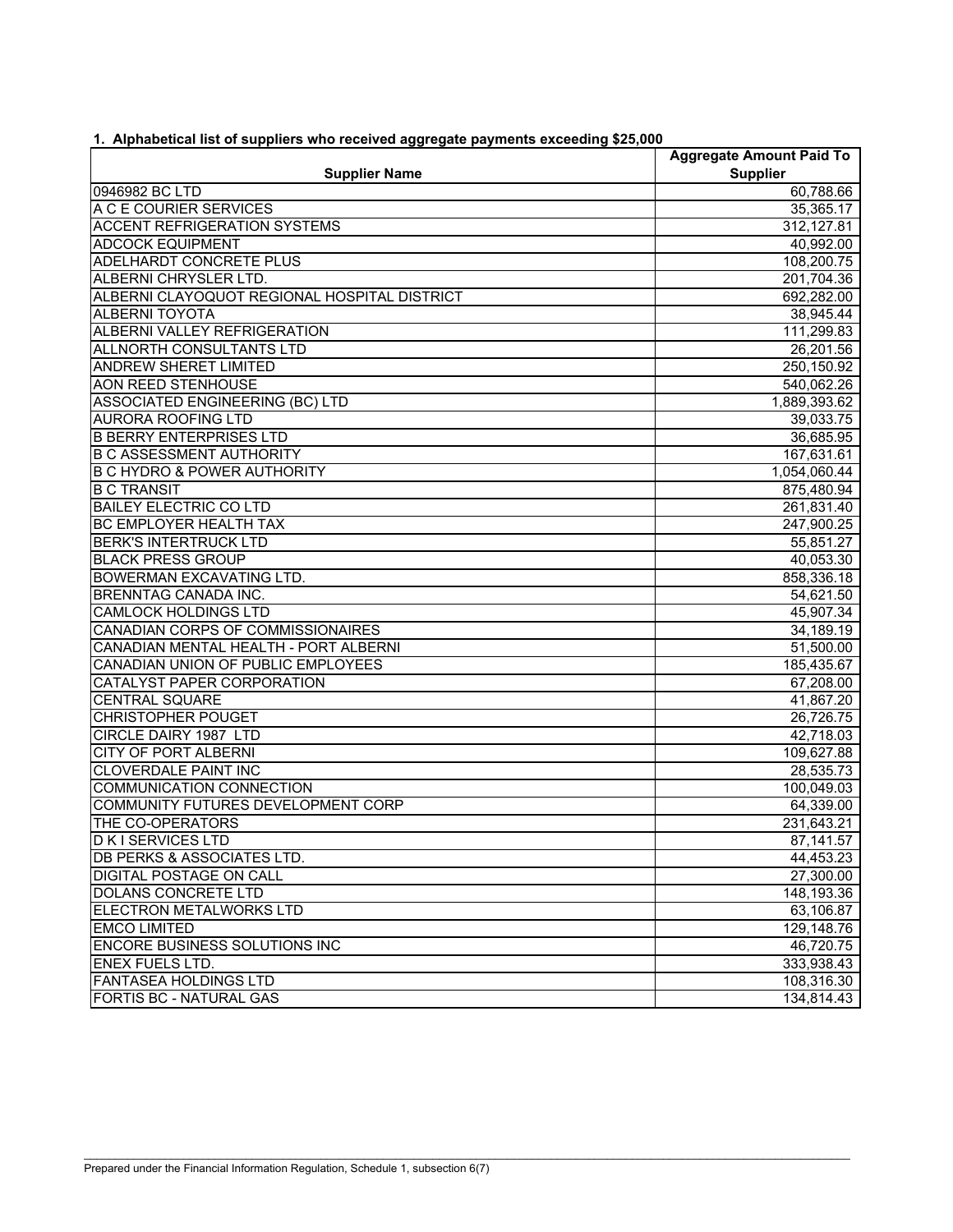| <b>FPINNOVATIONS</b>                            | 53,550.00     |
|-------------------------------------------------|---------------|
| <b>FRED SURRIDGE LTD</b>                        | 66,667.56     |
| <b>G&amp;G ROOFING LTD</b>                      | 54,162.15     |
| <b>GEE DANN PRODUCTIONS</b>                     | 31,860.00     |
| <b>GUILLEVIN INTERNATIONAL CO</b>               | 31,478.29     |
| <b>HAYLOCK BROS PAVING LTD</b>                  | 45,526.19     |
| HAZELWOOD CONSTRUCTION SERVICES                 | 375,509.38    |
| <b>IRITEX PUMPS &amp; IRRIGATION INC.</b>       | 30,087.24     |
| <b>ISLAND KEY COMPUTER LTD</b>                  | 28,414.16     |
| <b>ITBLUEPRINT</b>                              | 59,605.25     |
| <b>IWC EXCAVATION LTD</b>                       | 719,185.37    |
| JACK'S TIRE SALES & SERVICES LTD                | 36,295.12     |
| <b>JAMIESON, MICHELE</b>                        | 61,655.93     |
| <b>JOSEPH A CALENDA</b>                         | 29,295.00     |
| <b>KELSEY PIPELINES LTD</b>                     | 1,364,755.66  |
| KOERS & ASSOCIATES ENGINEERING LTD              | 228,706.22    |
| L B WOODCHOPPERS LTD                            | 43,340.05     |
| LOMBARD PRE-CAST LIMITED PARTNERSHIP            | 45,357.04     |
| LONG VIEW SYSTEMS CORPORATION                   | 38,277.43     |
| <b>M B LABORATORIES LTD</b>                     | 51,682.60     |
| MACBLO ENTERPRISES LTD.                         | 65,667.20     |
| MASTERCARD - DIR OF FINANCE                     | 153,859.01    |
| <b>MCGILL &amp; ASSOCIATES</b>                  | 47,441.32     |
| <b>MDB INSIGHT INC</b>                          | 47,443.20     |
| MEDICAL SERVICE PLAN OF BC                      | 113,989.00    |
| MINISTRY OF ENVIRONMENT                         | 36,381.85     |
| MINISTRY OF FORESTS, LANDS, NATURAL RESOURCES   | 26,254.59     |
| MINISTRY OF PROV REVENUE                        | 1,042,508.74  |
| <b>NICKEL BROS</b>                              | 28,428.75     |
| <b>NORTH ISLAND COLLEGE</b>                     | 93,266.00     |
| NORTHWEST HYDRAULIC CONSULTANTS LTD             | 54,075.01     |
| ORGANIZED CRIME AGENCY OF BC                    | 29,990.52     |
| <b>PACIFIC BLUE CROSS</b>                       | 551,487.60    |
| PATOLA, TODD                                    | 182,645.30    |
| PENSION CORPORATION                             | 2,383,297.76  |
| PLANETCLEAN (NANAIMO) LTD                       | 40,708.27     |
| PORT ALBERNI FIRE FIGHTERS ASSOC                | 64,652.00     |
| PORT ALBERNI PORT AUTHORITY                     | 60,866.42     |
| <b>QUADIENT</b>                                 | 32,755.04     |
| R ANDERSON & ASSOCIATES INC                     | 53,523.75     |
| RAYMOND JAMES LTD.                              | 17,000,000.00 |
| RAYNER BRACHT CONSTRUCTION                      | 575,113.76    |
| RECEIVER GENERAL FOR CANADA - COMMISSIONER RCMP | 5,289,855.18  |
| RECEIVER GENERAL FOR CANADA - REVENUE CANADA    | 3,792,406.63  |
| REGIONAL DISTRICT OF ALBERNI CLAYOQUOT          | 2,403,431.19  |
| <b>RICOH CANADA INC</b>                         | 27,404.57     |
| <b>ROLLINS MACHINERY LTD</b>                    | 258,946.79    |
| SPCA                                            | 147,539.52    |
| <b>SHARE CANADA</b>                             | 27,154.94     |
| <b>SOFTCHOICE CORP</b>                          | 83,662.54     |

 $\mathcal{L}_\mathcal{L} = \{ \mathcal{L}_\mathcal{L} = \{ \mathcal{L}_\mathcal{L} = \{ \mathcal{L}_\mathcal{L} = \{ \mathcal{L}_\mathcal{L} = \{ \mathcal{L}_\mathcal{L} = \{ \mathcal{L}_\mathcal{L} = \{ \mathcal{L}_\mathcal{L} = \{ \mathcal{L}_\mathcal{L} = \{ \mathcal{L}_\mathcal{L} = \{ \mathcal{L}_\mathcal{L} = \{ \mathcal{L}_\mathcal{L} = \{ \mathcal{L}_\mathcal{L} = \{ \mathcal{L}_\mathcal{L} = \{ \mathcal{L}_\mathcal{$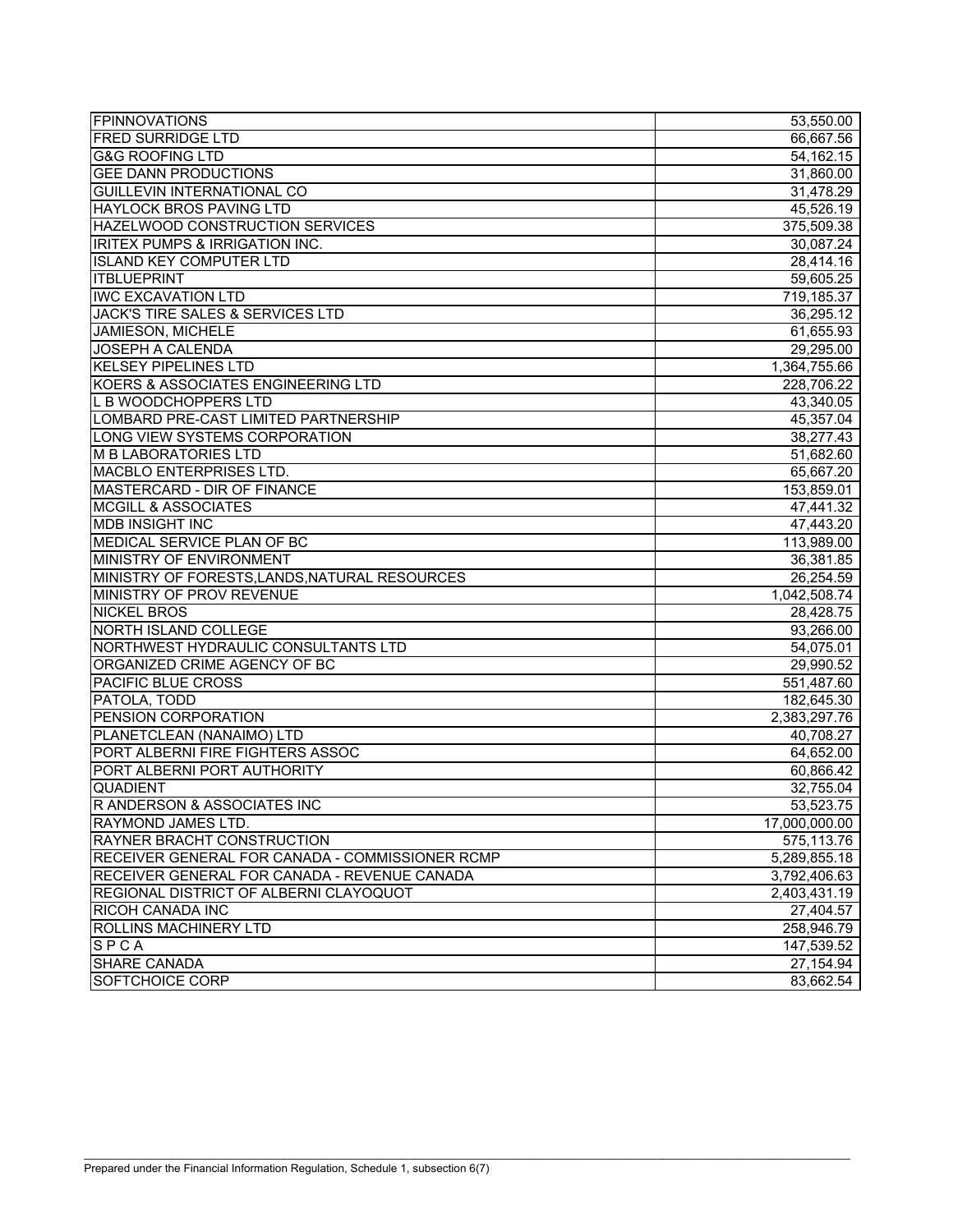| SOUTHSIDE AUTO SUPPLY LTD                |              | 46,905.98       |
|------------------------------------------|--------------|-----------------|
| <b>SUNCORP VALUATIONS</b>                |              | 25,462.51       |
| <b>TELUS</b>                             |              | 44,658.08       |
| <b>TELUS MOBILITY CELLULAR INC</b>       |              | 52,692.04       |
| <b>TOTAL POWER</b>                       |              | 85,467.20       |
| <b>TOTEM TREE OPERATIONS</b>             |              | 65,047.50       |
| <b>TRITECH GROUP LTD.</b>                |              | 12,013,709.49   |
| VAN ISLE FORD                            |              | 82,931.14       |
| VANCOUVER ISLAND REGIONAL LIBRARY        |              | 703,212.00      |
| <b>WESTLAND INSURANCE</b>                |              | 102,382.00      |
| WINDSOR PLYWOOD                          |              | 25,306.61       |
| <b>WORKSAFE BC</b>                       |              | 426,762.63      |
| <b>XYLEM WATER SOLUTIONS</b>             |              | 64,705.84       |
| YOUNG, ANDERSON                          |              | 42,984.64       |
| Total aggregate amount paid to suppliers | $\mathbf{A}$ | \$62,044,276.45 |

**2. Consolidated total paid to suppliers who received aggregate payments of \$25,000 or less**

| -<br>. .<br><br>. . | \$2.585.143.59<br>ЭZ. |
|---------------------|-----------------------|
|                     |                       |

**3. Total of payments to suppliers for grants and contributions exceeding \$25,000**

| ALBERNI VALLEY CHAMBER OF COMMERCE                                    |      | 103,868.80   |
|-----------------------------------------------------------------------|------|--------------|
| <u>IWESTERN VANCOUVER ISLAND INDUSTRIAL HERITAGE SOCIETY</u>          |      | 39,711.64    |
| <b>IMCLEAN MILL SOCIETY</b>                                           |      | 136,785.00   |
| Consolidated total of grants exceeding \$25,000.00                    |      | \$280.365.44 |
| Consolidated total of contributions exceeding \$25,000.00             |      |              |
| Consolidated total of all grants and contributions exceeding \$25,000 | (C ` | \$280,365.44 |

### **4. Reconciliation**

| Total of aggregate payments exceeding \$25,000 paid to suppliers      | $\Delta$     | \$62.044.276.45 |
|-----------------------------------------------------------------------|--------------|-----------------|
| Consolidated total of payments of \$25,000 or less paid to suppliers  | $\mathsf{B}$ | \$2,585,143.59  |
| Consolidated total of all grants and contributions exceeding \$25,000 | . C '        | 280.365.44      |
| Reconciling items                                                     |              |                 |
| Total per Statement of Revenue and Expenditure                        |              | 19.038.513.00   |
| Note 2<br>Variance                                                    |              | 45,871,272.48   |

### **NOTE 2**

A formal reconciliation cannot be presented due to the functional reporting of expenditures.

The variance is due to the following reasons:

- collections for others;
- payments made to suppliers for payroll purposes eg. Receiver General, Pension Corporation etc.;
- GST and HST are included in the payments to suppliers but is not included in the financial statement total.

 $\mathcal{L}_\mathcal{L} = \{ \mathcal{L}_\mathcal{L} = \{ \mathcal{L}_\mathcal{L} = \{ \mathcal{L}_\mathcal{L} = \{ \mathcal{L}_\mathcal{L} = \{ \mathcal{L}_\mathcal{L} = \{ \mathcal{L}_\mathcal{L} = \{ \mathcal{L}_\mathcal{L} = \{ \mathcal{L}_\mathcal{L} = \{ \mathcal{L}_\mathcal{L} = \{ \mathcal{L}_\mathcal{L} = \{ \mathcal{L}_\mathcal{L} = \{ \mathcal{L}_\mathcal{L} = \{ \mathcal{L}_\mathcal{L} = \{ \mathcal{L}_\mathcal{$ 

- acquisition of capital assets
- amortization expense
- purchase of investments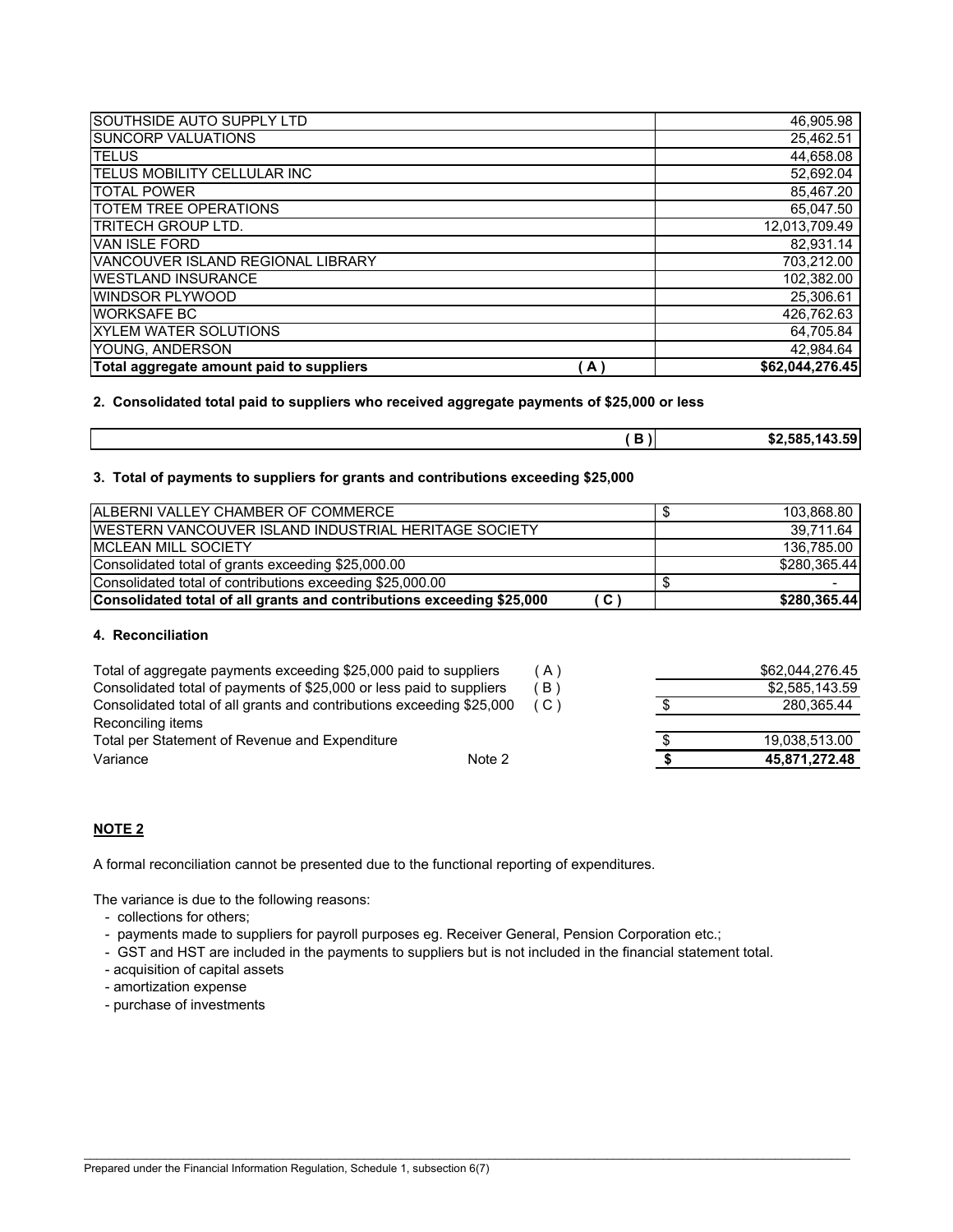# **CITY OF PORT ALBERNI**

# **STATEMENT OF SEVERANCE AGREEMENTS**

FOR THE YEAR ENDED DECEMBER 31, 2019

There was one severance agreement, representing 2 weeks compensation total, made between the City of Alberni and one non-unionized employee during fiscal year 2019.

This statement is prepared under the Financial Information Regulation, Schedule 1, Subsection 6(7).

\_\_\_\_\_\_\_\_\_\_\_\_\_\_\_\_\_\_\_\_\_\_\_\_\_\_\_\_\_\_\_\_\_\_\_\_\_\_\_\_\_\_\_\_\_\_\_\_\_\_\_\_\_\_\_\_\_\_\_\_\_\_\_\_\_\_\_\_\_\_\_\_\_\_\_\_\_\_\_\_\_\_\_\_\_\_\_\_\_\_\_\_\_\_\_\_\_\_\_\_\_\_\_\_\_\_\_\_\_\_\_\_\_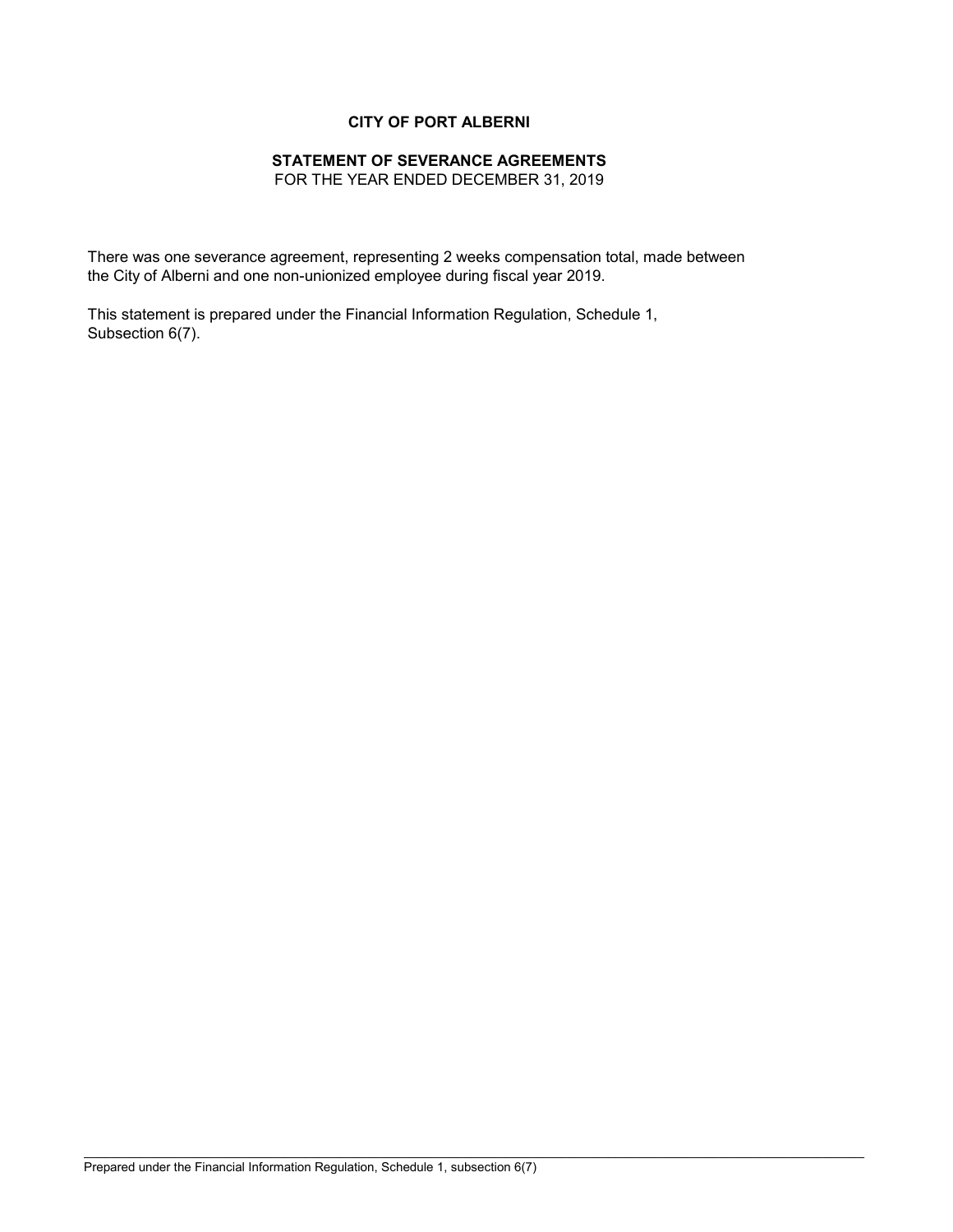# **MANAGEMENT REPORT CITY OF PORT ALBERNI**

The Financial Statements contained in this Statement of Financial Information under the *Financial Information Act* have been prepared by management in accordance with generally accepted accounting principles or stated accounting principles, and the integrity and objectivity of these statements are management's responsibility. Management is also responsible for all the statements and schedules, and for ensuring that this information is consistent, where appropriate, with the information contained in the financial statements.

Management is also responsible for implementing and maintaining a system of internal controls to provide reasonable assurance that reliable financial information is produced.

Council is responsible for ensuring that management fulfils its responsibilities for financial reporting and internal control and exercises this responsibility through the Audit Committee of Council. The Audit Committee meets with management four times a year, and the external auditors once a year.

The Director of Finance has the responsibility for assessing the management systems and practices of the corporation.

The external auditors, MNP -LLP, conduct an independent examination, in accordance with generally accepted auditing standards, and express their opinion on the financial statements. Their examination does not relate to the other schedules and statements required by the Act. Their examination includes a review and evaluation of the corporation's system of internal control and appropriate tests and procedures to provide reasonable assurance that the financial statements are presented fairly. The external auditors have full and free access to the Audit Committee of Council and meet with it on a regular basis.

On behalf of the City of Port Alberni

Name Andrew McGifford, CPA, CGA Title \* Director of Finance Date July 30, 2020

\* For municipalities, the officer assigned responsibility for financial administration signs Prepared pursuant to Financial Information Regulation*,* Schedule 1, section 9